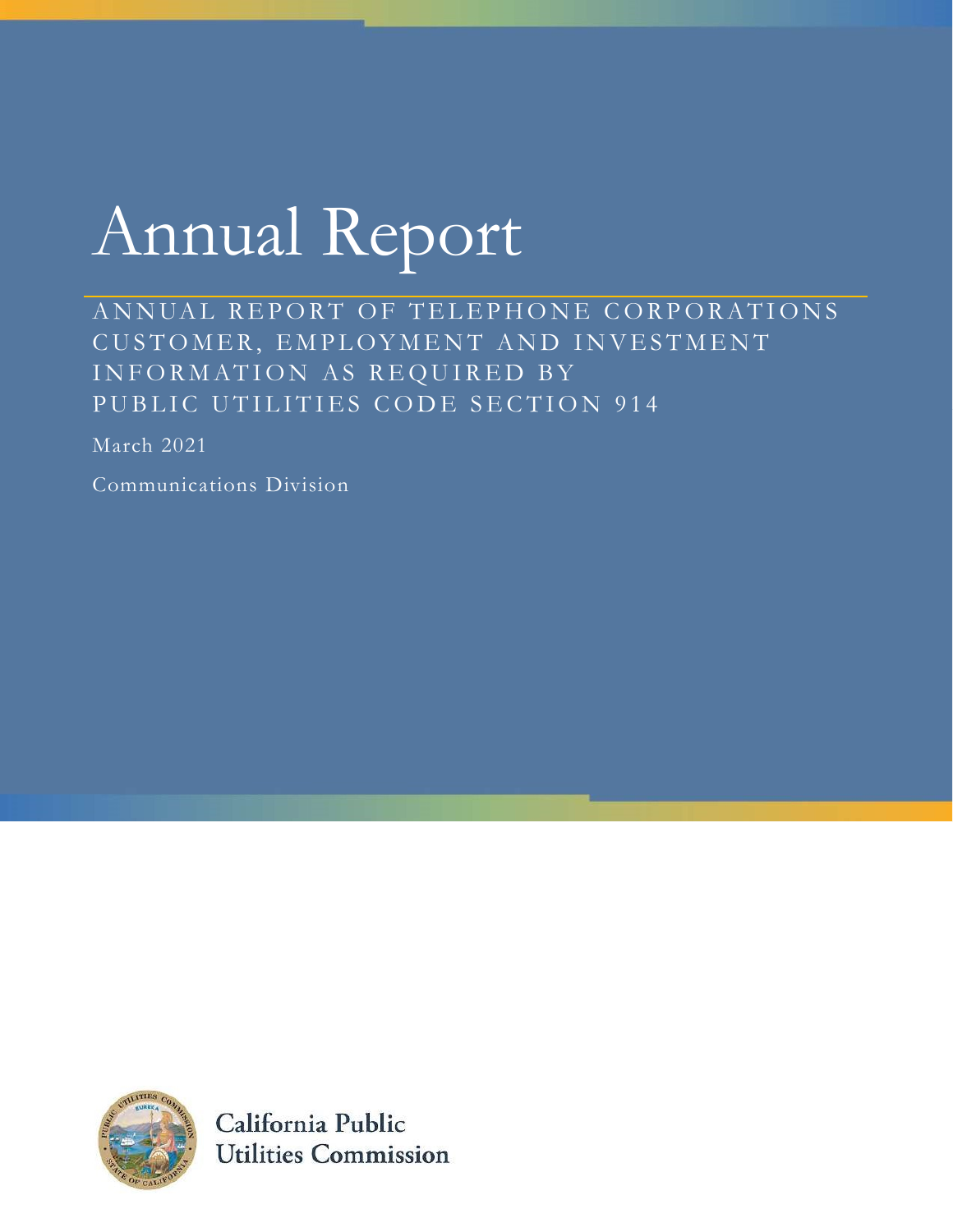This document can be found online at:

http://www.cpuc.ca.gov/General.aspx?id=5655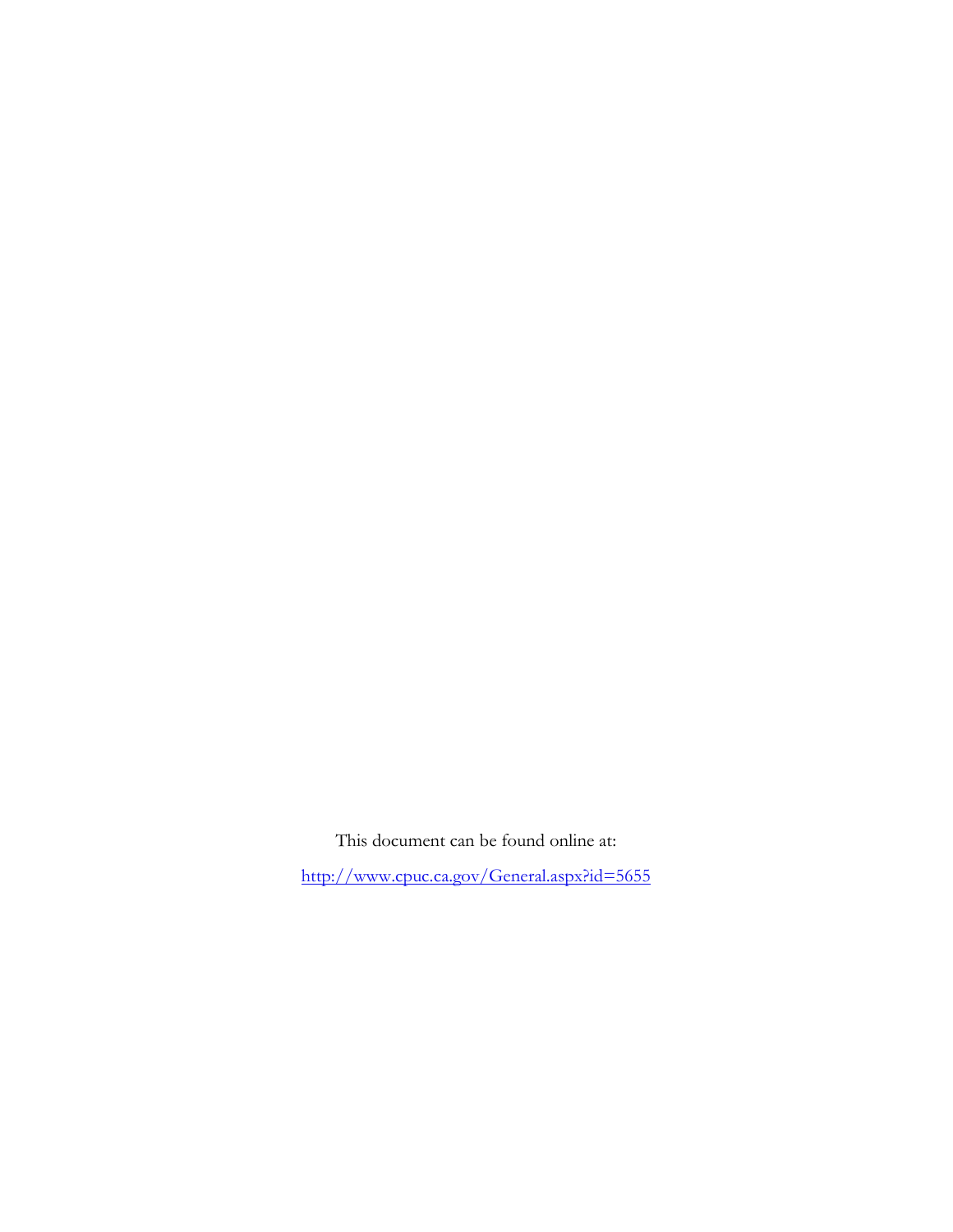# Contents

| TELEPHONE CORPORATIONS REPORT INFORMATION FOR CALENDAR YEAR |  |
|-------------------------------------------------------------|--|
|                                                             |  |
|                                                             |  |
|                                                             |  |
|                                                             |  |
|                                                             |  |
|                                                             |  |
|                                                             |  |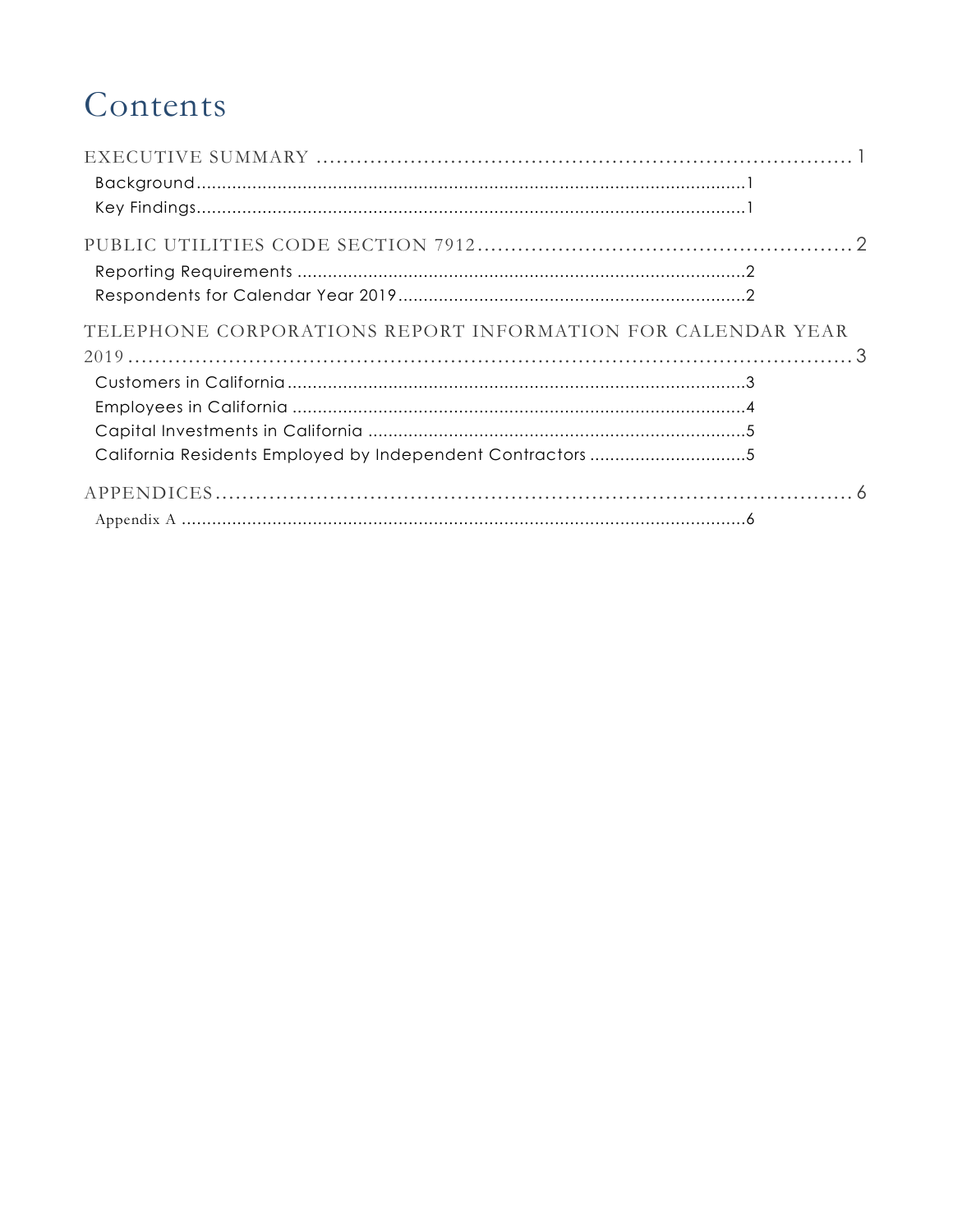# Executive Summary

### Background

Public Utilities Code Sections 914 and 7912 require that the California Public Utilities Commission (Commission) annually report specified information relating to customers, employment, and capital investment of regulated telephone corporations with more than 750 employees. This information is provided to the Assembly Committee on Communications and Conveyance and to the Senate Committee on Energy, Utilities and Communications.

This report covers the year 2019 for both wireline and wireless companies. The reporting wireline companies include AT&T California and Frontier California. The reporting wireless companies include AT&T Mobility, Verizon Wireless,<sup>1</sup> Sprint Spectrum, and T-Mobile West LLC. The 2019 data is the most current full-year data available at the time of this report.<sup>2</sup>

### Key Findings

Wireline Companies: For Calendar Year 2019, the total number of California wireline customers for the companies subject to the statute was approximately 1.6 million. The total number of California residents employed by wireline companies was approximately 11,500 in that year, and capital investments accounted for approximately \$4 billion. The wireline company that tracked contractor data indicated a total of less than 50 contractors who were California residents working in wireline operations.

Wireless Companies: For Calendar Year 2019, the total number of California wireless customers for the companies subject to the statute was 34.4 million. The total number of California residents employed by wireless companies was approximately 16,500 in that year, and capital investments accounted for approximately \$3.4 billion. The company that tracked contractor data indicated an approximate total of 1,000 contractors who were California residents working in its wireless operations.

<sup>&</sup>lt;sup>1</sup> The Verizon Wireless operating entities in California are: AirTouch Cellular, Inc. (U-3011-C), Alltel Corporation (U-3025-C), California RSA No. 4 Limited Partnership (U-3038-C), Cellco Partnership (U-3001-C), Fresno MSA Limited Partnership (U-3005), GTE Mobilnet of California Limited Partnership (U-3002-C), Los Angeles SMSA Limited Partnership (U-3003-C), Pinnacles Cellular, Inc. (U-3028-C), Redding MSA Limited Partnership (U-3091-C), Sacramento-Valley Limited Partnership (U-3004-C), Visible Service LLC (U-4516-C).

<sup>&</sup>lt;sup>2</sup> The carrier data is reported on an aggregated basis, due to utility confidentiality claims regarding the underlying data. Specifically, all reporting utilities requested confidential treatment under P.U. Code Section 583 and General Order 66-C as the information is considered to be proprietary, sensitive, and could place a utility at a competitive disadvantage.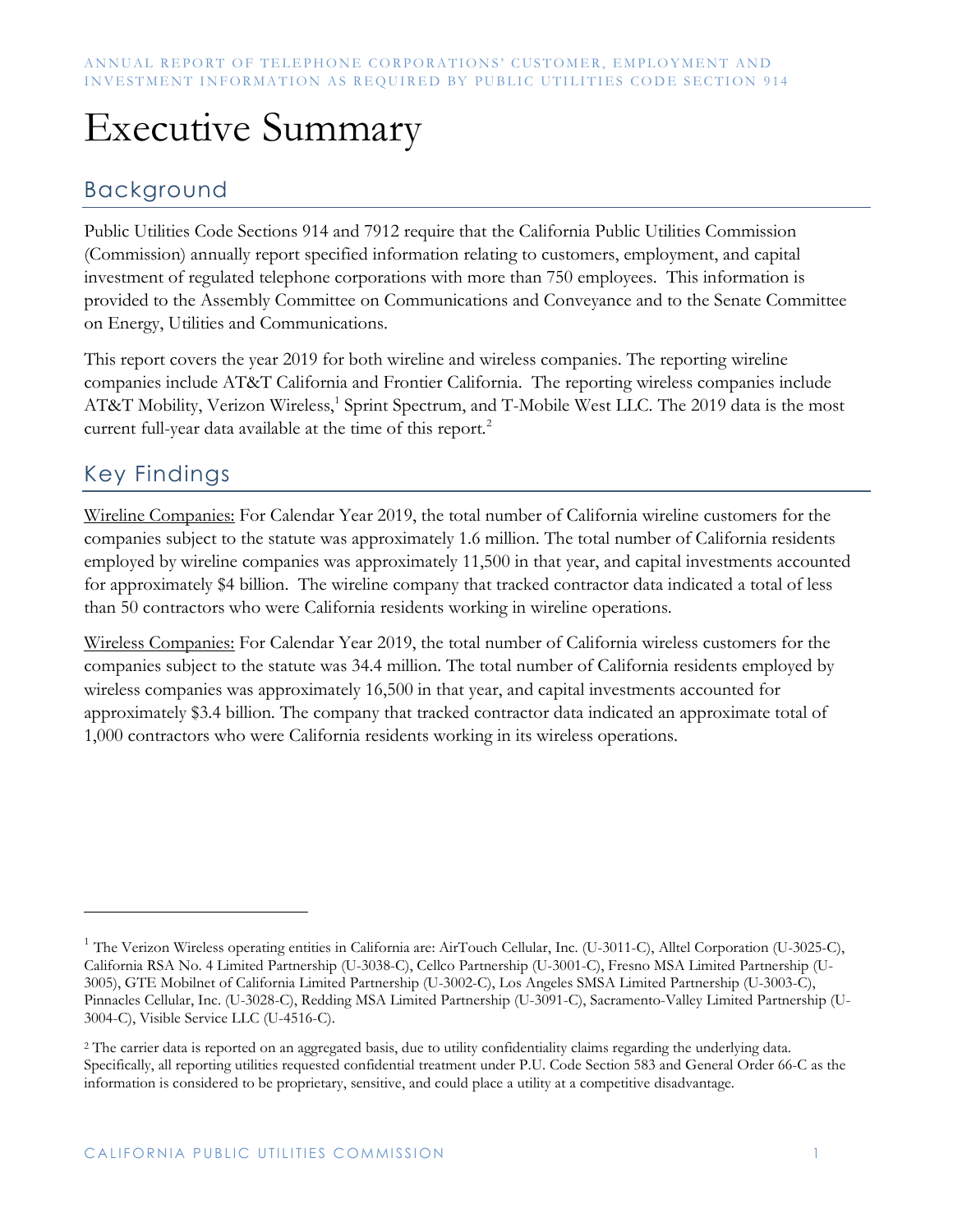# Public Utilities Code Section 7912

### Reporting Requirements

Public Utilities (P.U.) Code Section 7912 requires telephone corporations employing more than 750 employees to annually report to the Commission specified information relating to customers, employment, and capital investment. In addition, P.U. Code Section 914 requires that the Commission report the information provided by telephone corporations under P.U. Code Section 7912 to the Assembly Committee on Communications and Conveyance and to the Senate Committee on Energy, Utilities and Communications.

The data required to be reported to the Commission are:

- 1. The number of customers served in California by the public utility;
- 2. The percentage of the public utility's total domestic customer base that resides in California;
- 3. The number of California residents employed by the public utility, calculated on a full-time or fulltime equivalent basis;
- 4. The percentage of the public utility's total domestic workforce, calculated on a full-time or full-time equivalent basis, that resides in California;
- 5. The capital investment in the public utility's tangible and intangible plant which ordinarily have service life of more than one year, including plant used by the company or others in providing public utility services, in California during the yearly reporting period; and
- 6. The number of California residents employed by independent contractors and consultants hired by the public utility, calculated on a full-time or full-time equivalent basis.

## Respondents for Calendar Year 2019

The following six telephone corporations had more than 750 full-time employees in California and were therefore required to report employment data for calendar year 2019.

- 1. AT&T California
- 2. AT&T Mobility
- 3. Frontier California, Inc.
- 4. Sprint Spectrum
- 5. T-Mobile West, LLC
- 6. Verizon Wireless Entities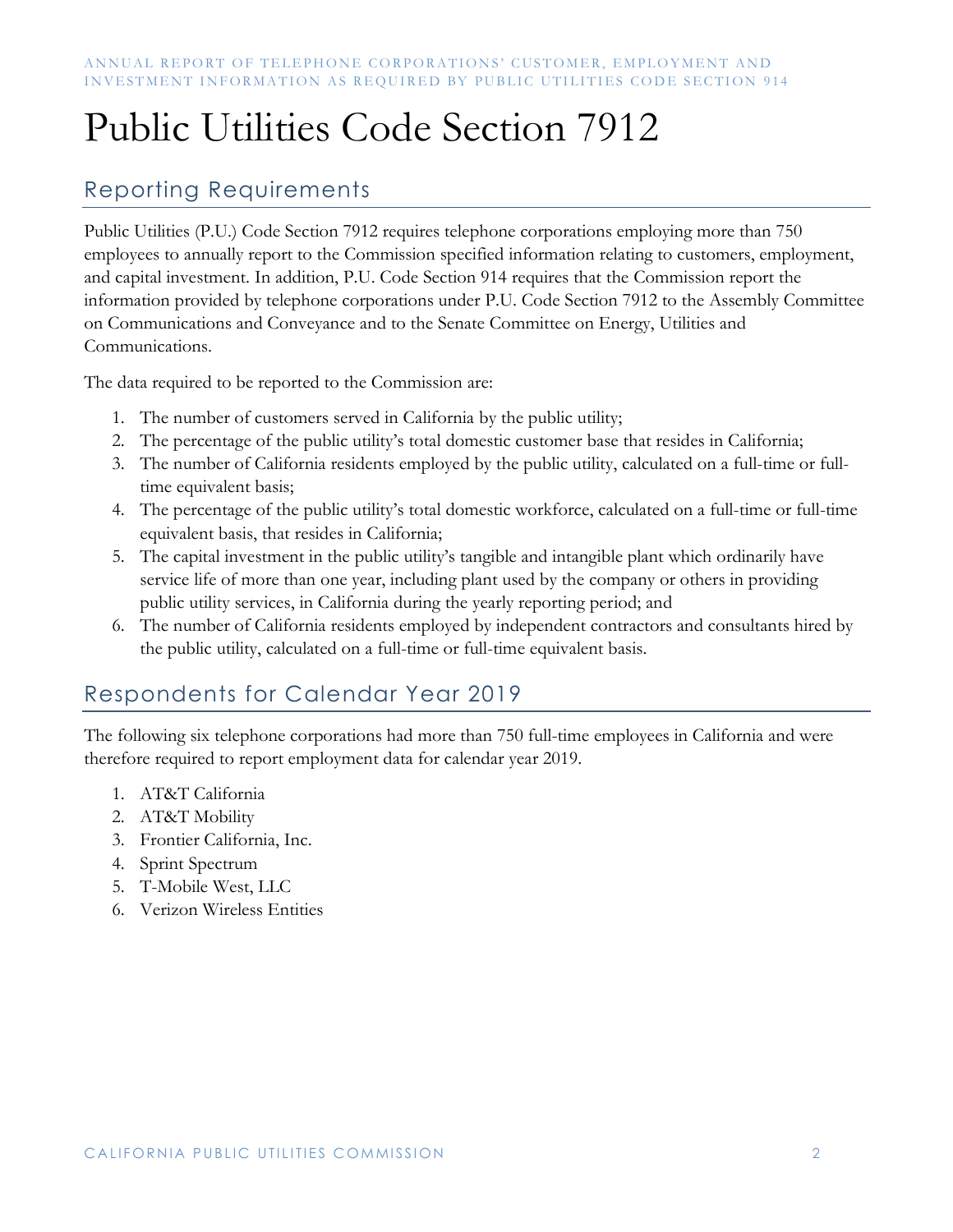# Telephone Corporations Report Information for Calendar Year 2019

### Customers in California

Telephone corporations with over 750 total employees reported serving the following number of customers in California.

| Table 1: Aggregate Data for California Customers of Reporting Telephone Corporations |                           |                                                                                |                          |                                                                                |  |  |
|--------------------------------------------------------------------------------------|---------------------------|--------------------------------------------------------------------------------|--------------------------|--------------------------------------------------------------------------------|--|--|
| Report<br>Year                                                                       | Wireline CA<br>Customers  | % of total Wireline<br>domestic customer<br>base that resides in<br>California | Wireless CA<br>Customers | % of total Wireless<br>domestic customer<br>base that resides in<br>California |  |  |
| 2018                                                                                 | 1,970,806                 | 25.68%                                                                         | 31,564,068               | $19.23\%$                                                                      |  |  |
| 2019                                                                                 | 1,694,446                 | $26.21\%$                                                                      | 34,436,529               | $12.57\%$                                                                      |  |  |
| change                                                                               | $-276,360$ ( $-16.31\%$ ) | $0.53\%$                                                                       | 2,872,461 (8.34%)        | $-6.66\%$                                                                      |  |  |

Wireline: The data in Table 1 show that the wireline companies reported a decrease in their customer base of 16% between 2018 and 2019. This reduction illustrates a continued downward trend of wireline customers dropping service and opting for other communications technologies. However, the percentage of total wireline US domestic customer base that reside in California has increased by half of a percentage point. This change may be attributed to multiple factors including but not limited to the size of the state and the US domestic wireline market share.

Wireless:<sup>3</sup> The data in Table 1 show that the wireless companies reported an eight percent increase in their customer base between 2018 and 2019. However, the percentage of total wireless US domestic customer base that reside in California has decreased by nearly seven percent. This change may be attributed to multiple factors including but not limited to the presence of other non-reporting competitors in the US domestic market (e.g., Mobile Virtual Network Operators (MVNOs) and Voice over Internet Protocol (VoIP) providers).

<sup>&</sup>lt;sup>3</sup> Reporting entities were all provided guidance to utilize the same metric to identify the customer numbers in response to the report. However, some entities were unable to provide the information in the metric requested. In the case of an entity that did not provide the data in the prescribed metric, staff compared the information between this year and prior year's data to generate the aggregated total needed for this report.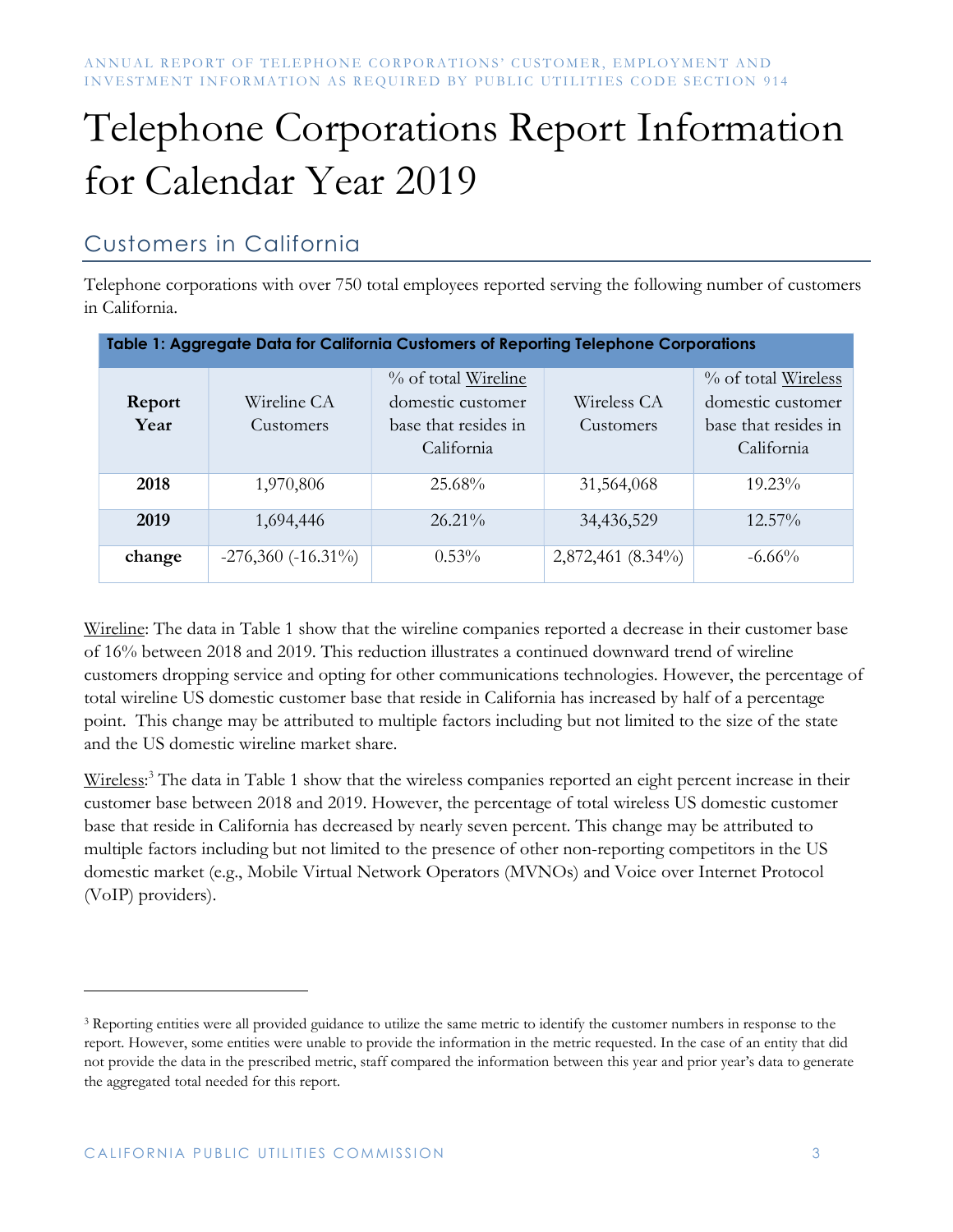#### ANNUAL REPORT OF TELEPHONE CORPORATIONS' CUSTOMER, EMPLOYMENT AND INVESTMENT INFORMATION AS REOUIRED BY PUBLIC UTILITIES CODE SECTION 914

Customer Comparison in California: In 2019, wireless companies reported twenty times more customers in California than wireline companies. This gap has increased from the 2018 levels, in which the wireless companies had sixteen times more customers than wireline companies.

#### Employees in California

Telephone corporations with over 750 total employees reported the number of California residents they employ as well as the percentage of the utility's total domestic workforce.

| Table 2. Aggregated Data for California Employees of Reporting Telephone Corporations |                                        |                                                                         |                                 |                                                                         |  |  |
|---------------------------------------------------------------------------------------|----------------------------------------|-------------------------------------------------------------------------|---------------------------------|-------------------------------------------------------------------------|--|--|
| Report<br>Year                                                                        | <i>Wireline</i> CA<br><b>Employees</b> | % of total Wireline domestic<br>workforce that resides in<br>California | Wireless CA<br><b>Employees</b> | % of total Wireless domestic<br>workforce that resides in<br>California |  |  |
| 2018                                                                                  | 13,015                                 | 39.28%                                                                  | 16,216                          | $9.76\%$                                                                |  |  |
| 2019                                                                                  | 11,445                                 | $40.25\%$                                                               | 16,549                          | $9.53\%$                                                                |  |  |
| change                                                                                | $-1,570(-13.72\%)$                     | $0.97\%$                                                                | 333 $(2\%)$                     | $-0.23%$                                                                |  |  |

Wireline: Table 2 shows the total number of Californians employed by wireline companies in 2019 decreased by almost 14%. The percentage of wireline California employees in the total US domestic workforce increased by almost one percent.

Wireless: Table 2 shows the total number of Californians employed by wireless companies in 2019 increased by almost 2%. The percentage of wireless California employees in the total US domestic workforce decreased by almost 0.25%.

For both wireline and wireless carriers, the changes in total US domestic workforce could be attributed to different factors including, but not limited to, reallocation of workforce to address customer needs and the size of the service territory within a given state.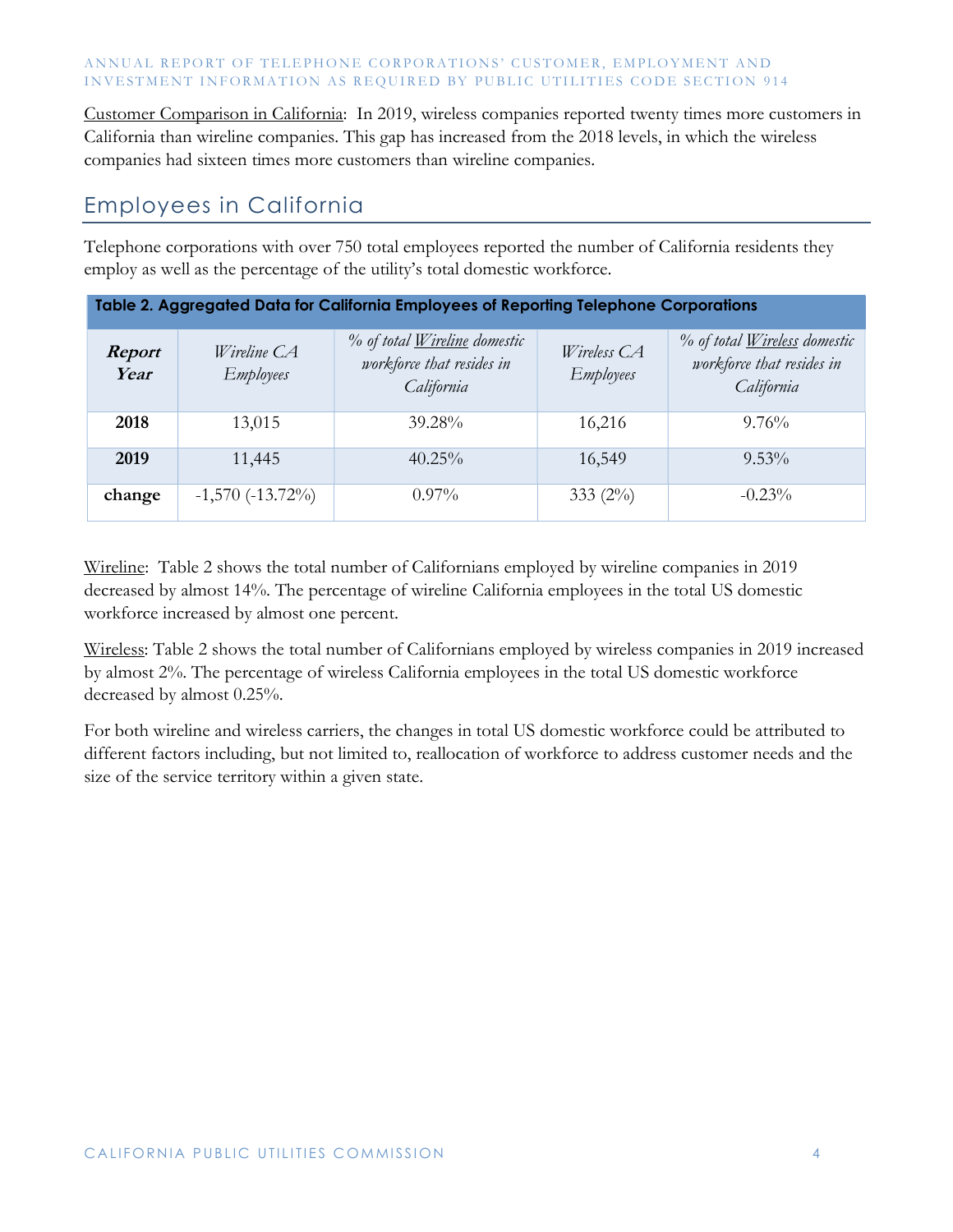#### ANNUAL REPORT OF TELEPHONE CORPORATIONS' CUSTOMER, EMPLOYMENT AND INVESTMENT INFORMATION AS REQUIRED BY PUBLIC UTILITIES CODE SECTION 914

#### Capital Investments in California

Telephone corporations with more than 750 total employees reported their capital investments in California for 2019 The P.U. Code defines capital investment as: "the capital investment in the public utility's tangible and intangible plant which ordinarily have a service life of more than one year, including plant used by the company or others in providing public utility services, in California during the yearly period."

| Table 3. Aggregated Data for Capital Investments of Reporting Telephone Corporations |                              |                                     |  |  |  |
|--------------------------------------------------------------------------------------|------------------------------|-------------------------------------|--|--|--|
| <b>Report Year</b>                                                                   | Wireline Capital Investments | <i>Wireless Capital Investments</i> |  |  |  |
| 2018                                                                                 | \$3,942,359,089              | \$2,809,838,249                     |  |  |  |
| 2019                                                                                 | \$3,974,698,143              | \$3,385,444,821                     |  |  |  |
| change                                                                               | $$32,339,054 (0.81\%)$       | \$575,606,572 (17%)                 |  |  |  |

Wireline: Table 3 shows the total capital investments by wirelines companies slightly increased in 2019 compared to 2018 by less than a percentage point. The wireline companies reported an aggregate total of approximately \$4 billion capital investments in 2019.

Wireless: Table 3 shows the total capital investments by wireless companies increased in 2019 compared to 2018 by 17%. The wireless companies reported an aggregate total of approximately \$3.38 billion capital investments in 2019.

### California Residents Employed by Independent Contractors

Telephone corporations with more than 750 total employees report on the number of California residents employed by independent contractors and consultants hired by the public utility, calculated on a full-time or full-time equivalent basis.

In general, the wireline and wireless companies reported that they did not track the number of California residents employed by independent contractors who directly provide services to the public utility. Thus, the Commission cannot provide a complete profile at this time. However, the wireless and wireline companies that did track the data indicated an approximate aggregate total amount of 1,000 contractors who were California residents working directly to provide services.